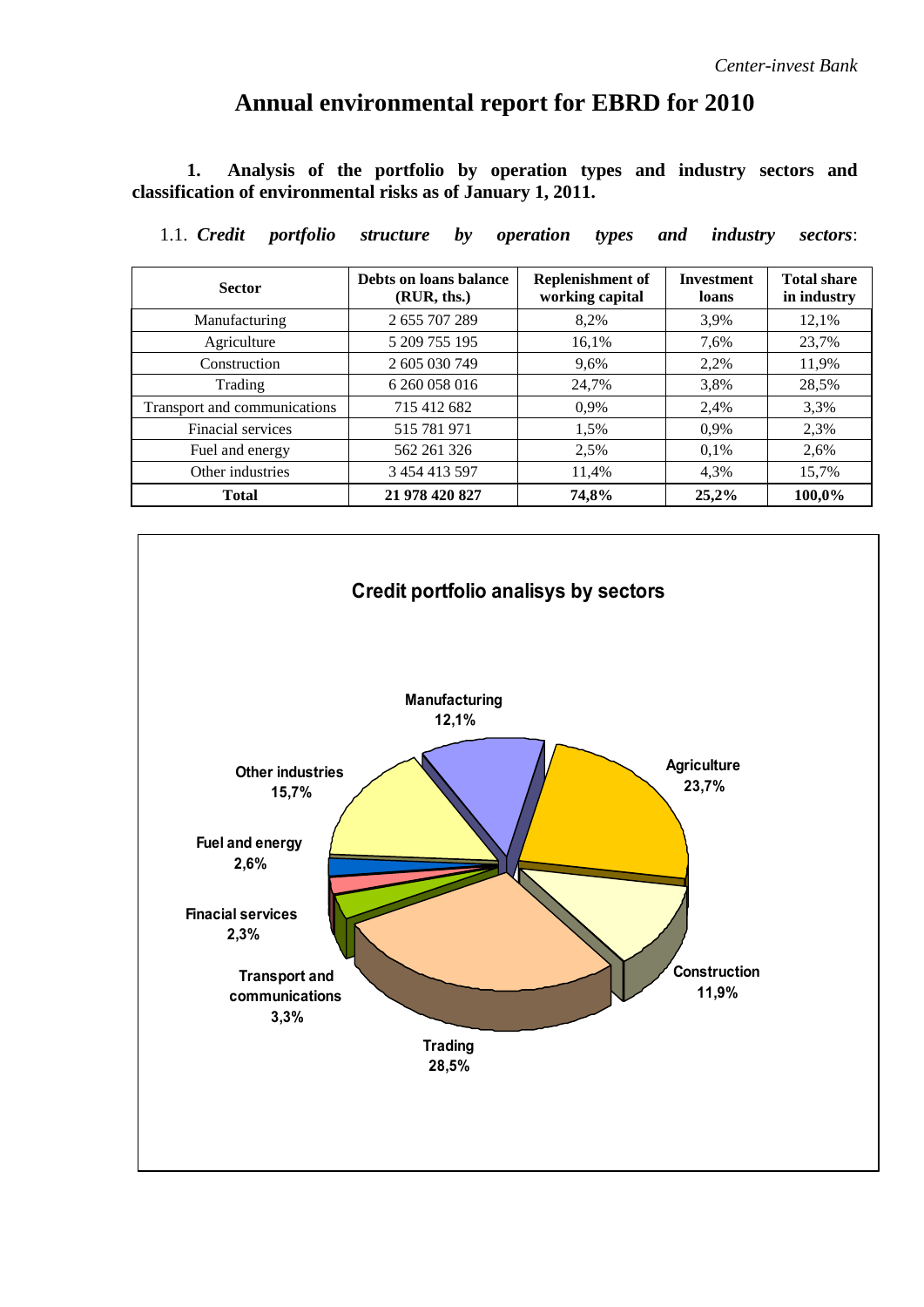1.2. Credit portfolio structure by environmental and social risks degrees:

| Risk degree | Environmental risk,<br>debts on loans (RUR, ths.) |       | Social risk,<br>debts on loans (RUR, ths.) | Share |
|-------------|---------------------------------------------------|-------|--------------------------------------------|-------|
| high        | 2 647 119 873                                     | 12.1% | 4 924 590 159                              | 22.4% |
| medium      | 6 854 096 640                                     | 31.2% | 5 231 328 189                              | 23.8% |
| low         | 12 466 134 311                                    | 56.7% | 11 816 502 478                             | 53,8% |





| Project risk degree | Debts on loans<br>(RUR, ths.) | <b>Share</b> |
|---------------------|-------------------------------|--------------|
| high                | 389 700 560                   | 4.9%         |
| medium              | 4 077 386 734                 | 51,1%        |
| low                 | 3 512 663 566                 | 44.0%        |

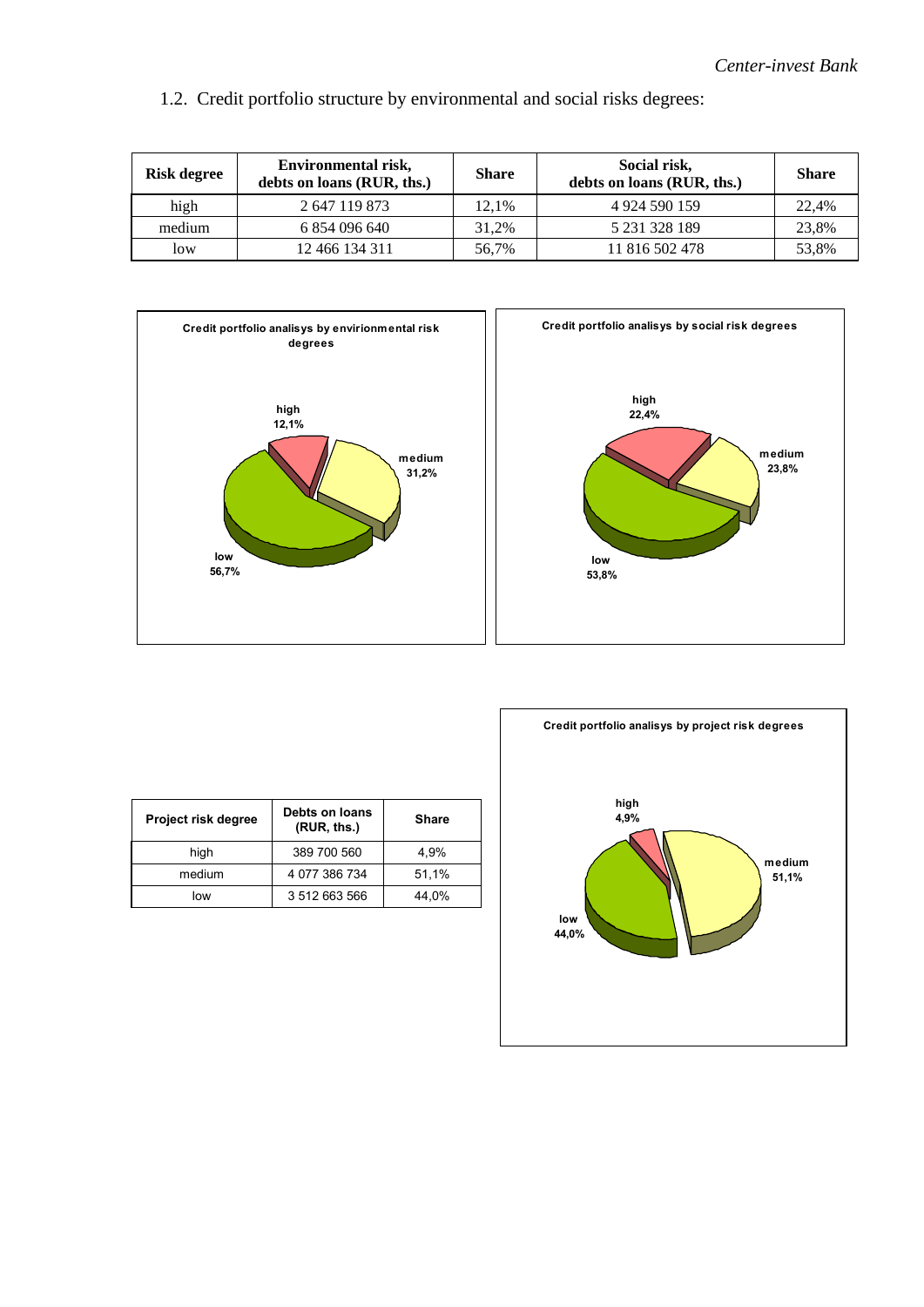The following diagram presents groups of high project risk customers by industries.



## **2. Describe how the environmental procedures were included in the operation approval process**

In 2010 the Bank adopted a new version of «Environmental and Social Policy» (06.09.2010), which was agreed with EBRD and IFC.

The Environmental and Social policy of JSC CB Center-invest (further 'Policy') is a key element of the process of decision-making in the Bank related to financing and approval of projects, and monitoring of their realization.

The purpose of the Policy consist in description of the commitments and procedures supporting the generally recognized principles of promotion of the 'environmentally safe and steady development' in all business operations in the domains of banking, investment, and technical cooperation, as a fundamental aspect of a rational conduct of business.

Center-Invest Bank prefers to finance the projects capable of bringing additional environmental and social yields. Special attention is paid to projects including elements aimed at solution of priority environmental and social problems characteristic of the region, where the Bank operates, such as mitigation of the climate change consequences and the corresponding adaptation measures, desertification, preservation of biodiversity, power and resources saving, reduction of the scale of poverty, promotion of good labor conditions, overcoming of social alienation, access to the basic services, equality of sexes, transparency and social development.

The Bank understands the importance of the measures for mitigation of the climate change consequences and corresponding adaptation, and their priority in the context of its operations in the region. It intends to further develop its approach to solution of the climate change problems, especially with regard to reduction of the greenhouse gas emissions,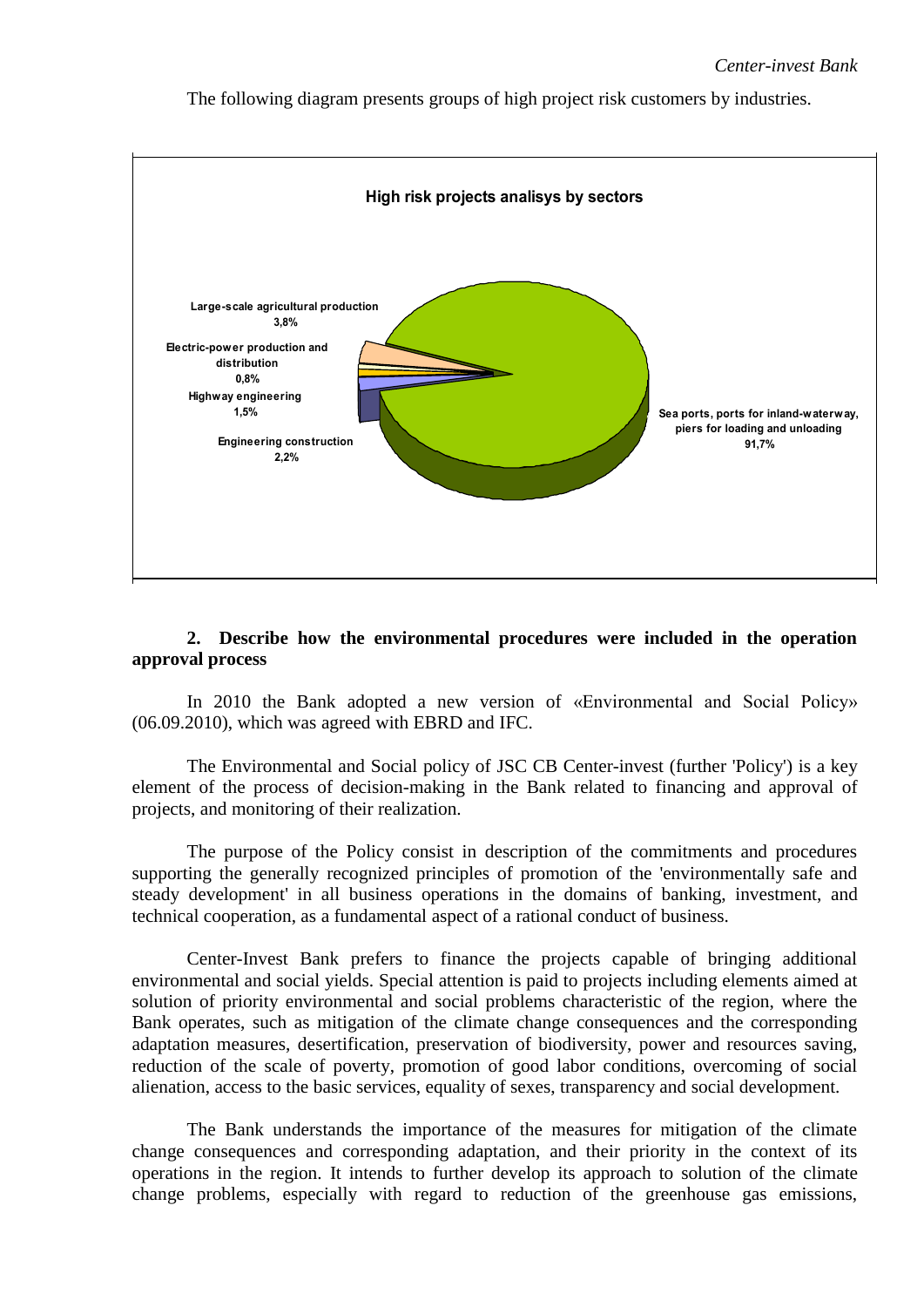adaptation, use of renewable energy sources, and raising of power efficiency, and to intensify its efforts for solution of these problems within the framework of its operations.

All projects funded by the Bank are subjected to preliminary environmental and social assessment to assist in taking decisions on expediency of financing of a particular activity and, in case of a positive decision, determination of the approach to solution of the environmental and social problems. Such a preliminary social and environmental assessment is a part of the process of general preliminary assessment of the project, which presupposes assessment of the financial and goodwill risks, and identification of opportunities to improve the environmental or social situation. This preliminary assessment takes into account the nature and the scale of the project, and is commensurate with the level of environmental and social risks and their consequences.

Center-Invest Bank may refuse from financing of a proposed project for environmental or social reasons in the events when, for instance, such project does not provide for satisfactory methods of solution of environmental and social problems within the time limits deemed reasonable by the Bank, or when the level of residual consequences is inadmissibly high. Besides, there is a list of operations, which the Bank will not finance. That list is contained in the appended 'Environmental and Social Exclusion List of Center-Invest Bank.

Based on environmental and social criteria, Center-Invest Bank classifies the proposed projects by the following categories depending on the level of environmental and social risks: 'A' or 'high-risk', 'B' or 'medium-risk', 'C' or 'low-risk' (Annex 3). This is needed to provide for the scale of the potential environmental and social consequences and problems connected with the proposed projects, and to determine the nature and depth of the required analysis of the environmental and social aspects of each project, the extent of disclosure of information, and cooperation with the interested parties, account taken of the character, the location, the environmental sensitivity, and the scale of the project, as well as the nature and severity of the concomitant environmental consequences and problems. The Bank refers to Category 'A' all projects described in the appended 'Category 'A' Projects', and the projects characterized by a 'high' level of environmental and social risks based on assessment carried out in accordance with the appended 'Criteria of Assessment of Environmental and Social Risks' (Annex 4).

Center-Invest Bank will monitor compliance with the environmental and social commitments under the projects. If the results of monitoring show that the project realization circumstances have changed, or that the customer does not comply with its obligations to observe the requirements, the Bank will work out the corrective actions in collaboration with the customer, and/or resort to the appropriate legal remedies provided for in the contractual and legal documents.

**3. Specify the details of the operations, the execution of which was refused for environmental reasons, in particular because of actual or alleged failure to comply with the Exclusion List.**

No such cases found.

**4. Specify the details of the operations, the execution of which was refused for environmental reasons, because of failure to comply with the laws on health or safety.** 

No such cases found.

**5. Specify the details of significant environmental problems connected with the borrowers, during the accounting period. In particular:**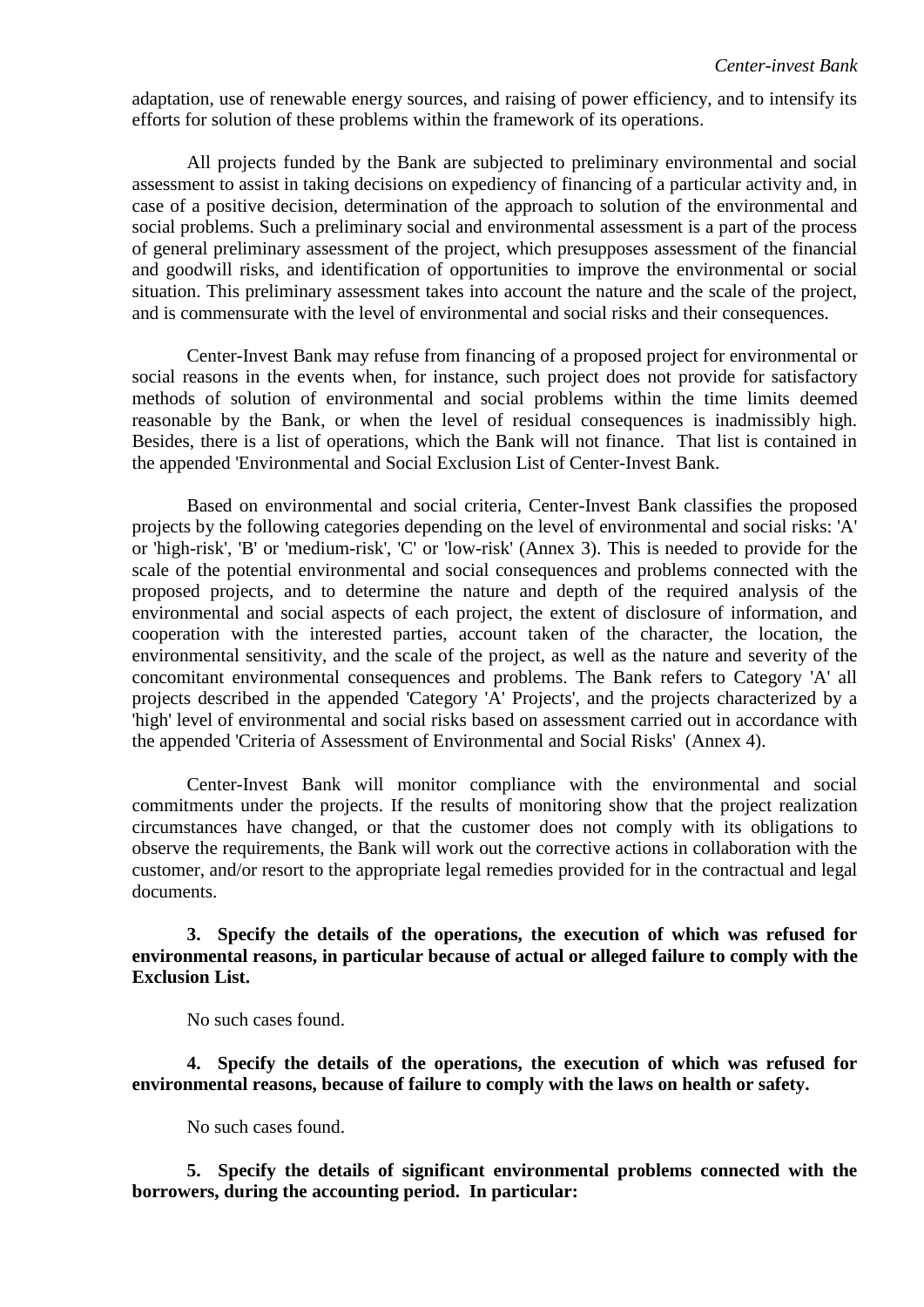- **Accidents/ court hearings/ lawsuits**
- **Cases of non-compliance with the applicable laws on environment protection, heath, or safety, resulting in fines, penalties, or non-compliance rates**
- **Cases of non-compliance of the borrowers with the environmental provisions of the agreements signed with the Bank**

No such cases found.

**6. Specify the details of the credits/ investments/ guarantees, etc. used for financing of environmental improvements, such as greater efficiency of energy utilization, reduction of energy consumption, reduction of volumes of water consumption, switchover to clean technologies, lower payments for the issue of permits, or minimization of fines as a result of environmental improvements** 

According to the results of 2010 the bank's loan portfolio includes 90 energy efficiency projects for the total amount of 840,3 mio rubles.

| <b>Industry</b>      | <b>Number of</b><br>projects | <b>Amount of financing</b><br>(RUR, ths.) | <b>Project amount</b><br>(RUR, ths.) | <b>Share</b> |
|----------------------|------------------------------|-------------------------------------------|--------------------------------------|--------------|
| Agriculture          | 39                           | 406 125                                   | 432 345                              | 48,3%        |
| Production           | 33                           | 388 270                                   | 571 353                              | 46,2%        |
| Trade                | 4                            | 13 150                                    | 17 332                               | 1,6%         |
| Services             |                              | 17462                                     | 20 3 67                              | 2,1%         |
| Housing and communal | 11                           | 15 300                                    | 20 300                               | 1,8%         |
| <b>Total</b>         | 90                           | 840 307                                   | 1 061 697                            | 100,0%       |

Breakdown of financed energy efficiency projects by industries

The list of all energy efficiency projects provided in 2010 with indication of Energy savings (per unit) and Reduction of  $CO<sub>2</sub>$  (tones per annum) is given in Annex 5.

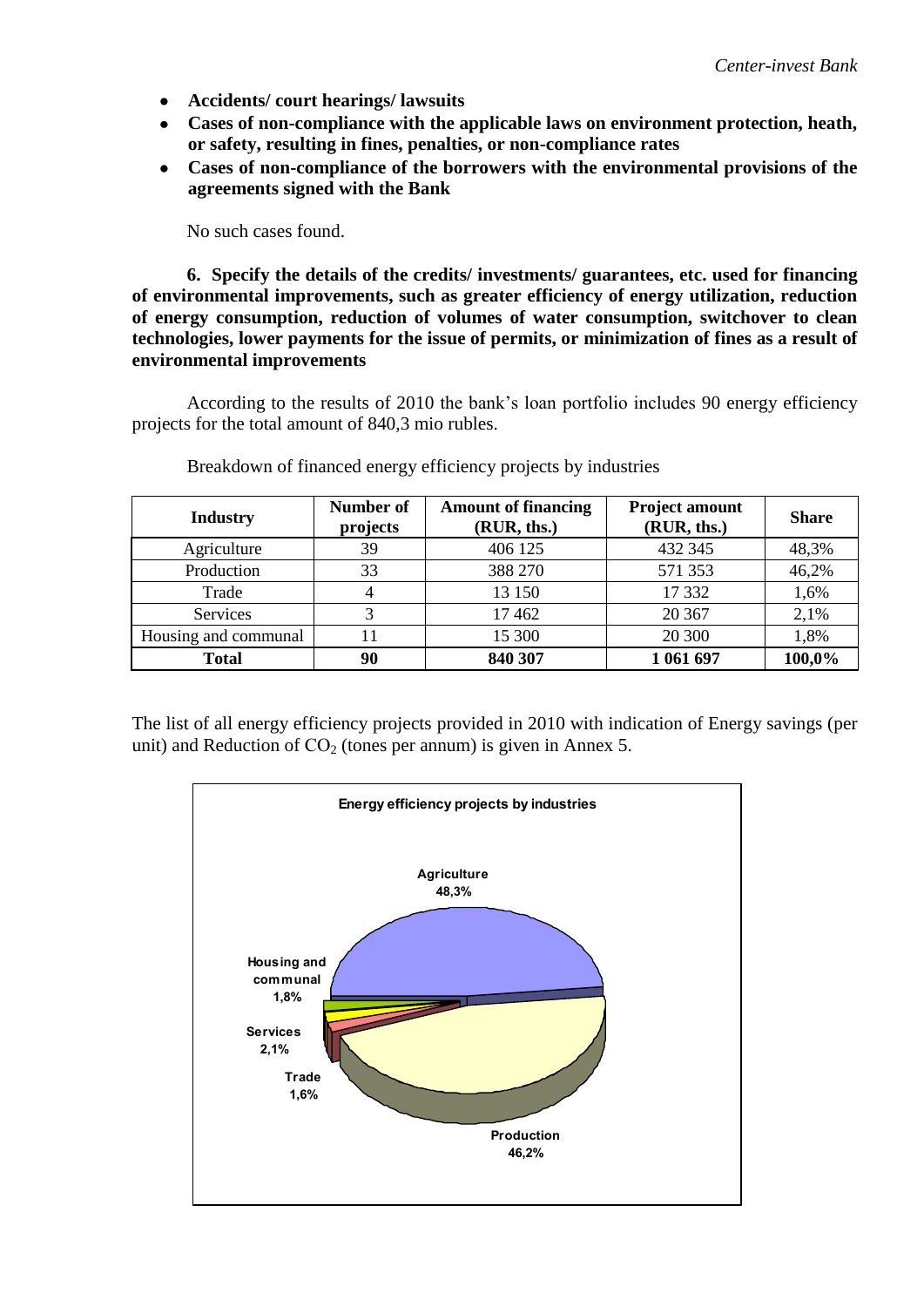#### **7. Specify the details of the bad debts arising as a result of environmental problems**

No such cases found.

## **8. Describe the methods of monitoring of the nature protection activities of the borrowers (e.g. on-site visits by the Bank employees, inspection by the environment protection / sanitary control bodies, copies of new permits, reports of borrowers)**

The Bank supervises over all projects included in its portfolio, in order to secure compliance with the environmental, social, and other requirements for the project. The borrowers are inspected on site, on the quarterly basis, by the employees of the Economic Security Directorate of the Bank, who perform, inter alia, the visual control of the borrower's compliance with the environmental requirements of the Bank. In the event of violations, the Bank chooses the appropriate course of action, and informs the company involved in the project about the need to take the corresponding corrective measures.

#### **9. Specify the surname and the title of the employee(s) responsible for adoption of the environmental procedures**

Vladimir V. Glushko – Deputy Chairman of the Management of Center-invest Bank - in charge of coordination of the processes used for the adoption of the environmental procedures at Center-invest Bank.

Sergey Y. Smirnov – Head of Investment loans Department, Environment secretary of Center-invest Bank

#### **10. Specify the difficulties and / or constraints in connection with the adoption of the environmental procedures**

Main problems:

- low level of environmental awareness of the customers the project sponsors;
- underestimation by them of the importance of the environmental audit for modernization of their productions;
- insufficient information available to the public on the decisions capable of adversely effecting the quality and purity of the environment;
- underestimation of the controlling and advisory role of the Bank in the field of environment protection in the course of its financing of the investment projects.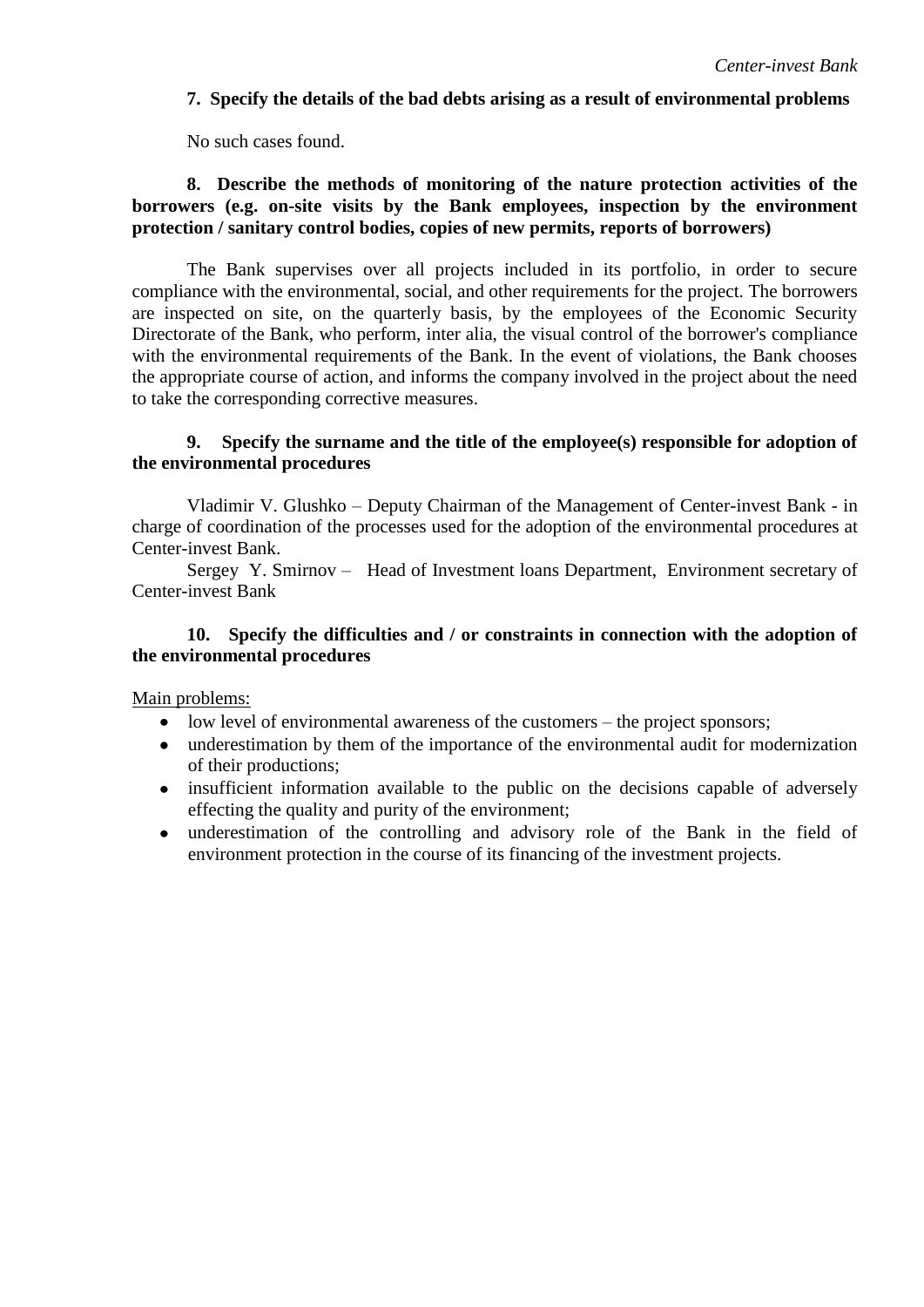## **Environmental and Social Exclusion List of Center-Invest Bank**

Center-Invest Bank invariably does not finance, directly or indirectly, any projects that involve the following:

- 1) production or trade in any product or activity deemed illegal under host country laws or regulations or international conventions and agreements, or subject to international phase outs or bans, including:
	- a) production or trade in products containing  $PCBs^1$ ;

1

- b) production or trade in pharmaceutical products, pesticides/herbicides, or other dangerous substances subject to international phase outs or bans  $2$ ;
- c) production or trade in ozone depleting substances subject to international phase out<sup>3</sup>;
- d) trade in wildlife or plants or wildlife or plant products regulated under  $CITES<sup>4</sup>$
- e) transboundary trade in wastes prohibited by international laws<sup>5</sup>.
- 2) production, use or trade in unbonded asbestos fibers and asbestos-containing products  $6$ ;
- 3) activities prohibited by host country legislation or international conventions relating to the protection of biodiversity resources or cultural heritage<sup>7</sup>;
- 4) drift net fishing in the marine environment using nets in excess of 2.5 km in length
- 5) shipment of oil or other hazardous substances in tankers that do not comply with IMO  $requirements<sup>8</sup>;$
- 6) trade in goods without the required export or import licenses or other evidence of authorization of carriage issued by the corresponding export/import or, whenever necessary, transit countries.
- 7) Activities in the nuclear fuel production cycle (uranium mining, production, enrichment, storage or transport of nuclear fuels) and production of or trade in radioactive materials. This does not apply to: the purchase of medical equipment, quality control (measurement) equipment and any equipment where IFC/EBRD consider the radioactive source to be trivial and/or adequately shielded;
- 8) Production of or trade in weapons and munitions (This does not apply to project sponsors who are not substantially involved in these activities. "Not substantially involved" means that the activity concerned is ancillary to a project sponsor's primary operations);
- 9) Production of or trade in alcoholic beverages (excluding beer and wine) (This does not apply to project sponsors who are not substantially involved in these activities. "Not

<sup>&</sup>lt;sup>1</sup>PCBs: Polychlorinated biphenyls are a group of highly toxic chemicals. PCBs are likely to be found in oil-filled electrical transformers, capacitors and switchgear dating from 1950-1985

<sup>&</sup>lt;sup>2</sup>Reference documents are EU Regulation (EEC) No 2455/92 Concerning the Export and Import of Certain Dangerous Chemicals, as amended; UN Consolidated List of Products whose Consumption and/or Sale have been Banned, Withdrawn, Severely Restricted or not Approved by Governments; Convention the Prior Informed Consent Procedures for Certain Hazardous Chemicals and Pesticides in International Trade (Rotterdam Convention); Stockholm Convention on Persistent Organic Pollutants; WHO Classification of Pesticides by Hazard.

<sup>3</sup> Ozone depleting substances: Chemical compounds which react with and deplete stratospheric ozone, resulting in widely publicised 'ozone holes'. The Montreal Protocol lists such substances and their target reduction and phase out dates.

<sup>4</sup>CITES: Convention on International Trade in Endangered Species of Wild Fauna and Flora. A list of CITES listed species is available at www.cites.org/eng/app/index.shtml

<sup>5</sup>Reference documents are Regulation (EC) No.1013/2006 of 14 June 2006 on shipments of waste; Decision C (2001) 107/Final of the OECD Council concerning the revision of Decision C(92)39/Final on the control of transboundary movements of wastes destined for recovery operations; Basel Convention on the Control of Transboundary Movements of Hazardous Wastes and their Disposal of 22 March 1989. <sup>6</sup>This does not apply to the use or trade in bonded asbestos cement sheeting where the asbestos content is less than 20%.

<sup>7</sup>Relevant international conventions include, without limitation: Convention on the Conservation of Migratory Species of Wild Animals (Bonn Convention); Convention on Wetlands of International Importance, especially as Waterfowl Habitat (Ramsar Convention); Convention on the Conservation of European Wildlife and Natural Habitats (Bern Convention); World Heritage Convention; Convention on Biological Diversity with protocols thereto.

<sup>8</sup>This includes: tankers which do not have all required MARPOL and SOLAS certificates (including, without limitation, ISM Code compliance), tankers blacklisted by the European Union or banned by the Paris Memorandum of Understanding on Port State control (Paris MOU), and tankers due for phase out under regulations 13G and 13H of Annex I of MARPOL. No single hull tanker over 25 years old should be used.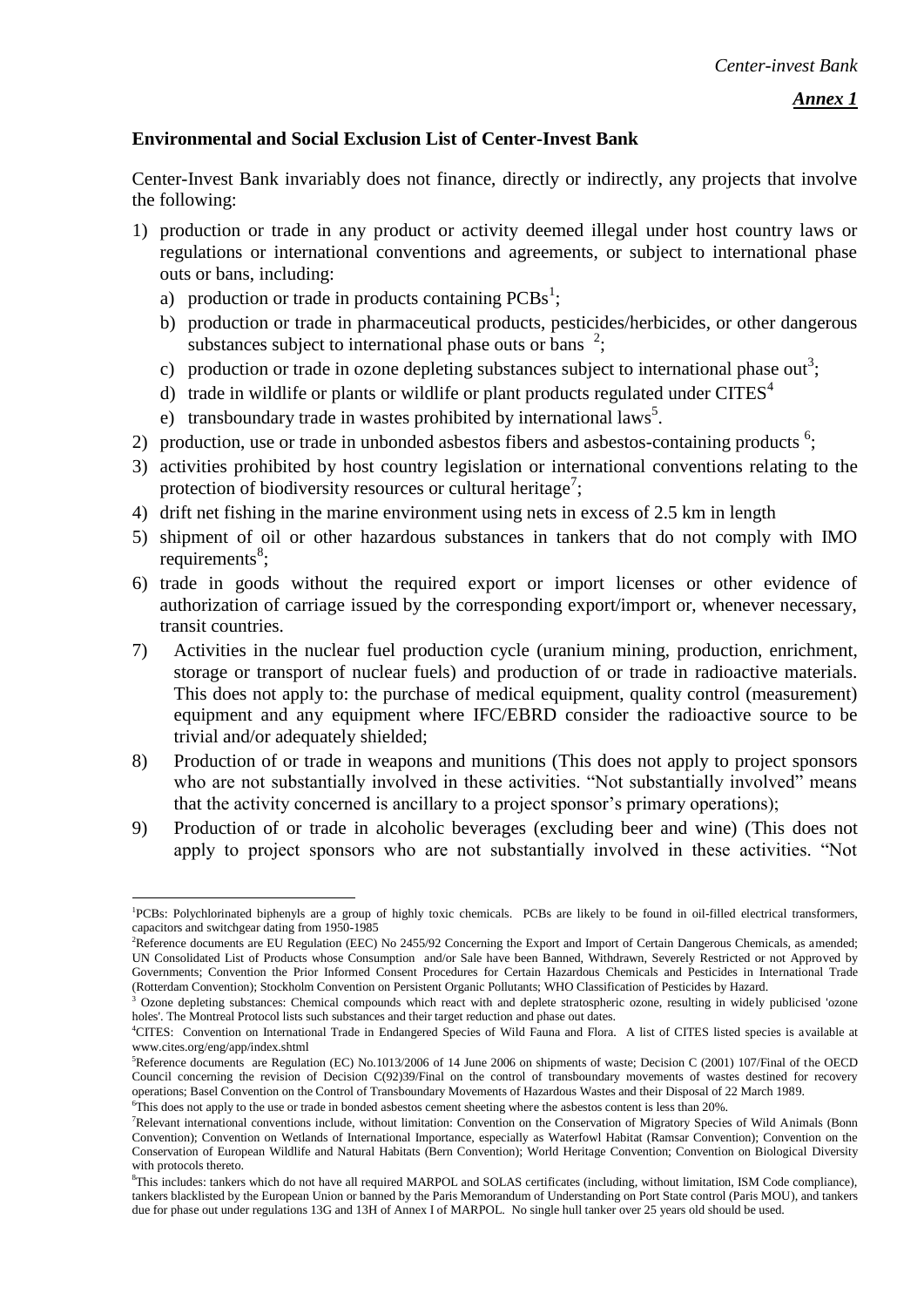substantially involved" means that the activity concerned is ancillary to a project sponsor's primary operations);

- 10) Production of or trade in tobacco (This does not apply to project sponsors who are not substantially involved in these activities. "Not substantially involved" means that the activity concerned is ancillary to a project sponsor's primary operations);
- 11) Gambling, casinos and equivalent enterprises (This does not apply to project sponsors who are not substantially involved in these activities. "Not substantially involved" means that the activity concerned is ancillary to a project sponsor's primary operations);
- 12) Commercial logging operations for use in primary tropical moist forest;
- 13) Production of or trade in wood or other forestry products other than from sustainably managed forests;
- 14) Production or activities involving harmful or exploitative forms of forced labour/harmful child labour (Forced labour means all work or service, not voluntarily performed, that is extracted from an individual under threat of force or penalty. Harmful child labour means the employment of children that is economically exploitative, or is likely to be hazardous to, or to interfere with, the child's education, or to be harmful to the child's health, or physical, mental, spiritual, moral or social development).

When financing micro-finance activities, FIs will also apply the following additional exclusions:

a) Production, trade, storage, or transport of significant volumes of hazardous chemicals, or commercial scale usage of hazardous chemicals. Hazardous chemicals include gasoline, kerosene, and other petroleum products;

Production or activities that impinge on the lands owned, or claimed under adjudication, by Indigenous Peoples, without full documented consent of such peoples.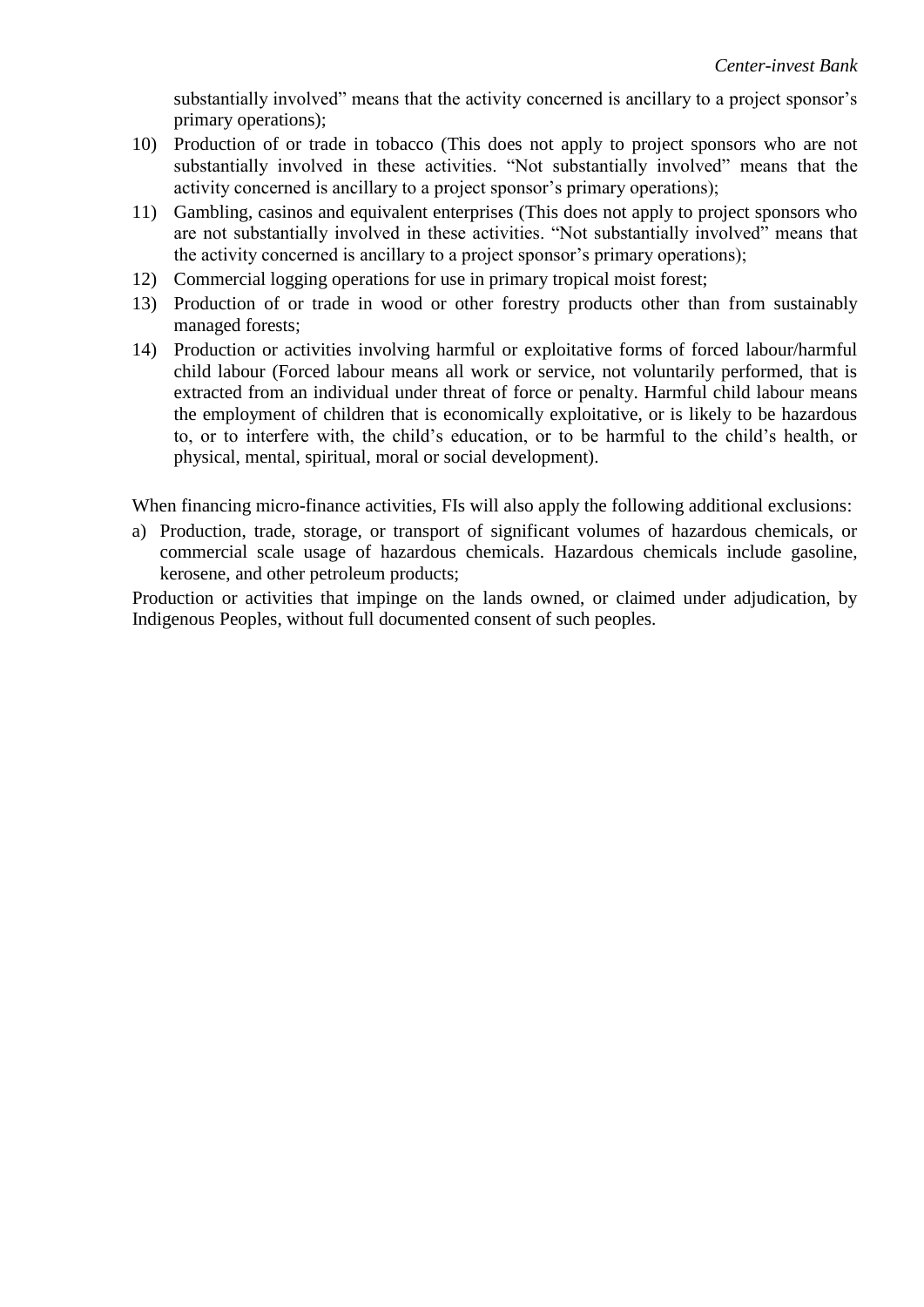## **Category 'A' Projects**

This list refers to projects of new construction, upscaling or transformation / conversion in the following categories. This list is not exhaustive, and the project types included in the list are shown as examples. Referral of the projects to a particular category depends on the nature and scale of the actual or potential adverse environmental or social consequences, and is determined by the specific aspects of realization of the project, and location of the site.

1. Crude oil refineries (excluding undertakings manufacturing only lubricants from crude oil) and installations for the gasification and liquefaction of 500 tonnes or more of coal or bituminous shale per day.

2. Thermal power stations and other combustion installations with a heat output of 300 MW  $^{9}$ or more, and, nuclear power stations and other nuclear reactors, including the dismantling or decommissioning of such power stations or reactors (except research installations for the production and conversion of fissionable and fertile materials, whose maximum power does not exceed 1 kW of continuous thermal load).

3. Installations designed for the production, or enrichment of nuclear fuels, the reprocessing, storage or final disposal of irradiated nuclear fuels, or for the storage, disposal or processing of radioactive waste.

4. Integrated works for the initial smelting of cast-iron and steel; installations for the production of nonferrous crude metals from ore, concentrates or secondary raw materials by metallurgical, chemical or electrolytic processes.

5. Installations for the extraction of asbestos and for the processing and transformation of asbestos and products containing asbestos: for asbestos-cement products, with an annual production of more than 20,000 tonnes finished product; for friction material, with an annual production of more than 50 tonnes finished product; and for other asbestos utilization of more than 200 tonnes per year.

6. Integrated chemical installations, i.e. those installations for the manufacture on an industrial scale of substances using chemical conversion processes, in which several units are juxtaposed and are functionally linked to one another and which are for the production of: basic organic chemicals; basic inorganic chemical; phosphorus-, nitrogen- or potassium-based fertilizers (simple or compound fertilizers); basic plant health products and of biocides; basic pharmaceutical products using a chemical or biological process; explosives.

7. Construction of motorways, express roads and lines for long-distance railway traffic and of airports with a basic runway length of 2,100 metres or more; construction of a new road of four or more lanes, or realignment and/or widening of an existing road so as to provide four or more lanes, where such new road, or realigned and/or widened section of road would be 10 km or more in a continuous length.

8. Pipelines, terminals, and associated facilities for the large-scale transport of gas, oil, and chemicals.

9. Sea ports and also inland waterways and ports for inland-waterway traffic which permit the passage of vessels of over 1,350 tonnes; trading ports, piers for loading and unloading connected to land and outside ports (excluding ferry piers) which can take vessels of over 1,350 tonnes.

10. Waste-processing and disposal installations for the incineration, chemical treatment or landfill of hazardous, toxic or dangerous wastes.

1

<sup>9</sup>Equivalent to a gross electrical output of 140 MWe for steam and single cycle gas turbines power stations.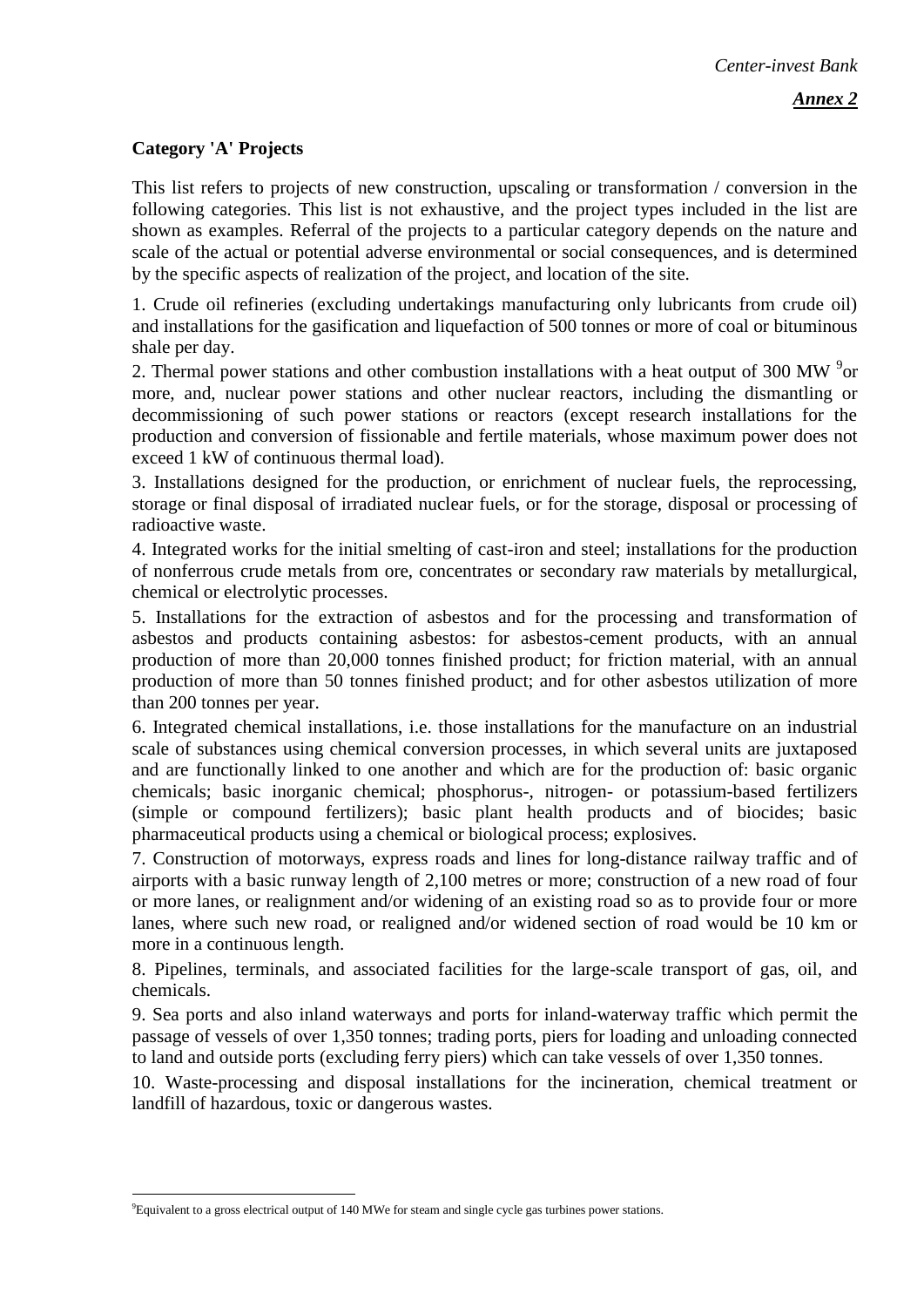11. Large<sup>10</sup> dams and other impoundments designed for the holding back or permanent storage of water.

12. Groundwater abstraction activities or artificial groundwater recharge schemes in cases where the annual volume of water to be abstracted or recharged amounts to 10 million cubic meters or more.

13. Industrial plants for the (a) production of pulp from timber or similar fibrous materials; (b) production of paper and board with a production capacity exceeding 200 air-dried metric tonnes per day.

14. Large-scale peat extraction, quarries and open-cast mining, and processing of metal ores or coal.

15. Extraction of petroleum and natural gas for commercial purposes.

16. Installations for storage of petroleum, petrochemical, or chemical products with a capacity of 200,000 tonnes or more.

17. Large-scale forest harvesting.

18. Municipal waste water treatment plants with a capacity exceeding 150,000 population equivalent.

19. Municipal solid waste-processing and disposal facilities.

20. Large-scale tourism and retail development.

21. Construction of overhead electrical power lines.

22. Large-scale land reclamation.

23. Large-scale primary agriculture/silviculture involving intensification or conversion of natural habitats.

24. Plants for the tanning of hides and skins where the treatment capacity exceeds 12 tons of finished products per day.

25. Installations for the intensive rearing of poultry or pigs with more than: 40,000 places for poultry; 2,000 places for production pigs (over 30 kg); or 750 places for sows.

26. Projects<sup>11</sup> which are planned to be carried out in sensitive locations or are likely to have a perceptible impact on such locations, even if the project category does not appear in the above list. Such sensitive locations include National Parks and other protected areas identified by national or international law, and other sensitive locations of international, national or regional importance, such as wetlands, forests with high biodiversity value, areas of archaeological or cultural significance, and areas of importance for indigenous peoples or other vulnerable groups.

27. Projects which involve significant adverse social consequences for the local inhabitants or other persons affected by the project.

28. Projects which involve large-scale resettlement or retrenchment (unbalancing of a stable economic situation).

<sup>1</sup>  $^{10}$ As per the definition of the International Commission on Large Dams (ICOLD). ICOLD defines a large dam as a dam with a height of 15 m or more from the foundation. Dams that are between 5 and 15m high and have a reservoir volume of more than 3 million m3 are also classified as large dams.

<sup>&</sup>lt;sup>11</sup> Including, specifically, social or environmental projects (such as renewable energy sources).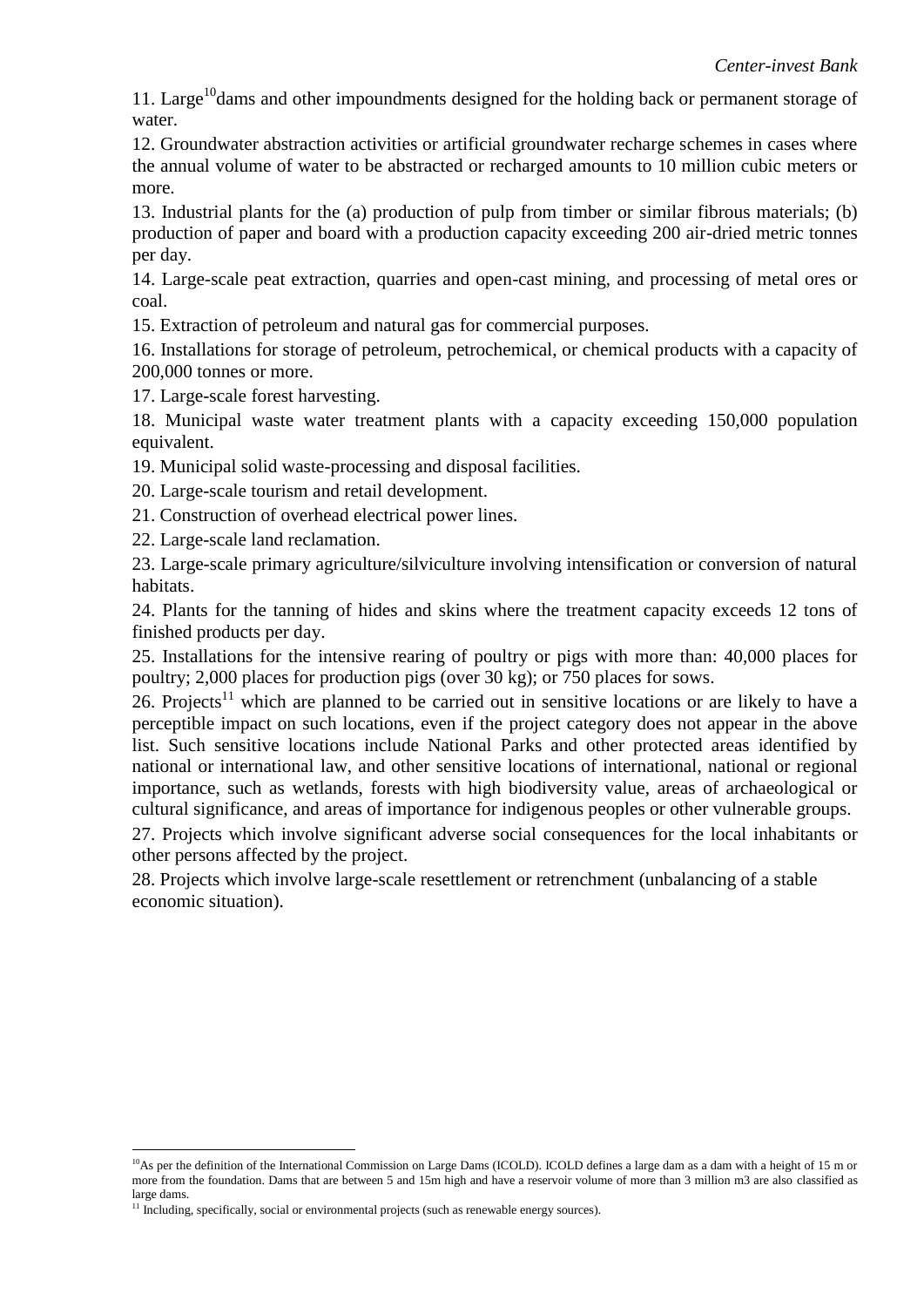*Annex 3* 

| Loan issue criteria<br>(assessment criterion)<br>(multiplier)<br>(level x value)<br>$1.0 - low/low$<br>40<br>Environmental<br>and $1.5 - low/medium$ , medium/low<br>60<br>social $13$<br>risk<br>the $2.0$ – medium/medium, low/high<br>in<br>40<br>80<br>$\text{sector}^{14}$<br>$2.5$ – medium/high, high/low<br>100<br>3.0 - high/medium, high/high<br>120<br>$0$ - up to 3 million rubles.<br>$\bf{0}$<br>1 - 3 to 6 million rubles<br>20<br>20<br>Amount of loan<br>2 - 6 to 30 million rubles<br>40<br>3 - more than 30 million rubles<br>60<br>$1 - up to 6 months$<br>20<br>$2 - 6$ to 24 months<br>20<br>40<br>Loan term<br>3 - more than 24 months<br>60<br>20<br>1.0 - account turnover; guarantee; bill; unsecured<br>30<br>loan<br>1.5 - 1.0 - account turnover; guarantee; bill;<br>unsecured loan + fixed assets; inventory pledge; land<br>without a history of industrial production<br>2.0 - fixed assets; inventory pledge; land without a<br>40<br>history of industrial production<br>2.0 - 1.0 - account turnover; guarantee; bill;<br>40<br>unsecured $loan + land$ with a history of industrial<br>20<br>Collateral<br>production or contamination |  |
|-----------------------------------------------------------------------------------------------------------------------------------------------------------------------------------------------------------------------------------------------------------------------------------------------------------------------------------------------------------------------------------------------------------------------------------------------------------------------------------------------------------------------------------------------------------------------------------------------------------------------------------------------------------------------------------------------------------------------------------------------------------------------------------------------------------------------------------------------------------------------------------------------------------------------------------------------------------------------------------------------------------------------------------------------------------------------------------------------------------------------------------------------------------------------------|--|
|                                                                                                                                                                                                                                                                                                                                                                                                                                                                                                                                                                                                                                                                                                                                                                                                                                                                                                                                                                                                                                                                                                                                                                             |  |
|                                                                                                                                                                                                                                                                                                                                                                                                                                                                                                                                                                                                                                                                                                                                                                                                                                                                                                                                                                                                                                                                                                                                                                             |  |
|                                                                                                                                                                                                                                                                                                                                                                                                                                                                                                                                                                                                                                                                                                                                                                                                                                                                                                                                                                                                                                                                                                                                                                             |  |
|                                                                                                                                                                                                                                                                                                                                                                                                                                                                                                                                                                                                                                                                                                                                                                                                                                                                                                                                                                                                                                                                                                                                                                             |  |
|                                                                                                                                                                                                                                                                                                                                                                                                                                                                                                                                                                                                                                                                                                                                                                                                                                                                                                                                                                                                                                                                                                                                                                             |  |
|                                                                                                                                                                                                                                                                                                                                                                                                                                                                                                                                                                                                                                                                                                                                                                                                                                                                                                                                                                                                                                                                                                                                                                             |  |
| 2.0 - 1.5 - 1.0 - account turnover; guarantee; bill;<br>40<br>unsecured loan + fixed assets; inventory pledge; land<br>without a history of industrial production + land with                                                                                                                                                                                                                                                                                                                                                                                                                                                                                                                                                                                                                                                                                                                                                                                                                                                                                                                                                                                               |  |
| a history of industrial production or contamination<br>2.5 - fixed assets; inventory pledge; land without a<br>history of industrial production $+$ land with a history<br>50<br>of industrial production or contamination<br>3.0 - land with a history of industrial production or<br>contamination                                                                                                                                                                                                                                                                                                                                                                                                                                                                                                                                                                                                                                                                                                                                                                                                                                                                        |  |
| 60<br>Business experience of 1 - substantial<br>20                                                                                                                                                                                                                                                                                                                                                                                                                                                                                                                                                                                                                                                                                                                                                                                                                                                                                                                                                                                                                                                                                                                          |  |
| $(risk]$ 2 - moderate<br>20<br>40<br>the<br><b>Borrower</b><br>management skills) <sup>15</sup><br>$3 - low$<br>60                                                                                                                                                                                                                                                                                                                                                                                                                                                                                                                                                                                                                                                                                                                                                                                                                                                                                                                                                                                                                                                          |  |
| XXX (sum of<br><b>Total</b>                                                                                                                                                                                                                                                                                                                                                                                                                                                                                                                                                                                                                                                                                                                                                                                                                                                                                                                                                                                                                                                                                                                                                 |  |
| accumulated points)                                                                                                                                                                                                                                                                                                                                                                                                                                                                                                                                                                                                                                                                                                                                                                                                                                                                                                                                                                                                                                                                                                                                                         |  |
| High<br>300-360                                                                                                                                                                                                                                                                                                                                                                                                                                                                                                                                                                                                                                                                                                                                                                                                                                                                                                                                                                                                                                                                                                                                                             |  |
| Medium<br>171-299<br>100-170<br>Low                                                                                                                                                                                                                                                                                                                                                                                                                                                                                                                                                                                                                                                                                                                                                                                                                                                                                                                                                                                                                                                                                                                                         |  |

# **Criteria for assessment of environmental and social risks<sup>12</sup>**

<u>.</u>

<sup>&</sup>lt;sup>12</sup>Preliminary assessment shall be performed for all projects considered by the Bank, on the basis of this Appendix. Assessment shall be carried out by the employees of the Bank responsible for review of the customers' projects. Based on the results of such assessment, and with regard to sections 18-20 of the ESP, a decision will be taken on further actions for consideration of the project.

<sup>&</sup>lt;sup>13</sup> For the purposes of the ESP, the social aspects include the following: labor standards and conditions, including health and safety at work, and the consequences for the local population in such areas as health and safety of the population, equality of sexes, consequences for the indigenous peoples and for the cultural heritage, resettlement, and availability of the basic services. <sup>14</sup>According to the Note 'Industry Sector Classifier' attached hereto

<sup>&</sup>lt;sup>15</sup>The borrower's business experience means the CEO's years of service in the particular business area (substantial – more than 3 years, moderate – from 1 to 3 years, low– less than 1 year).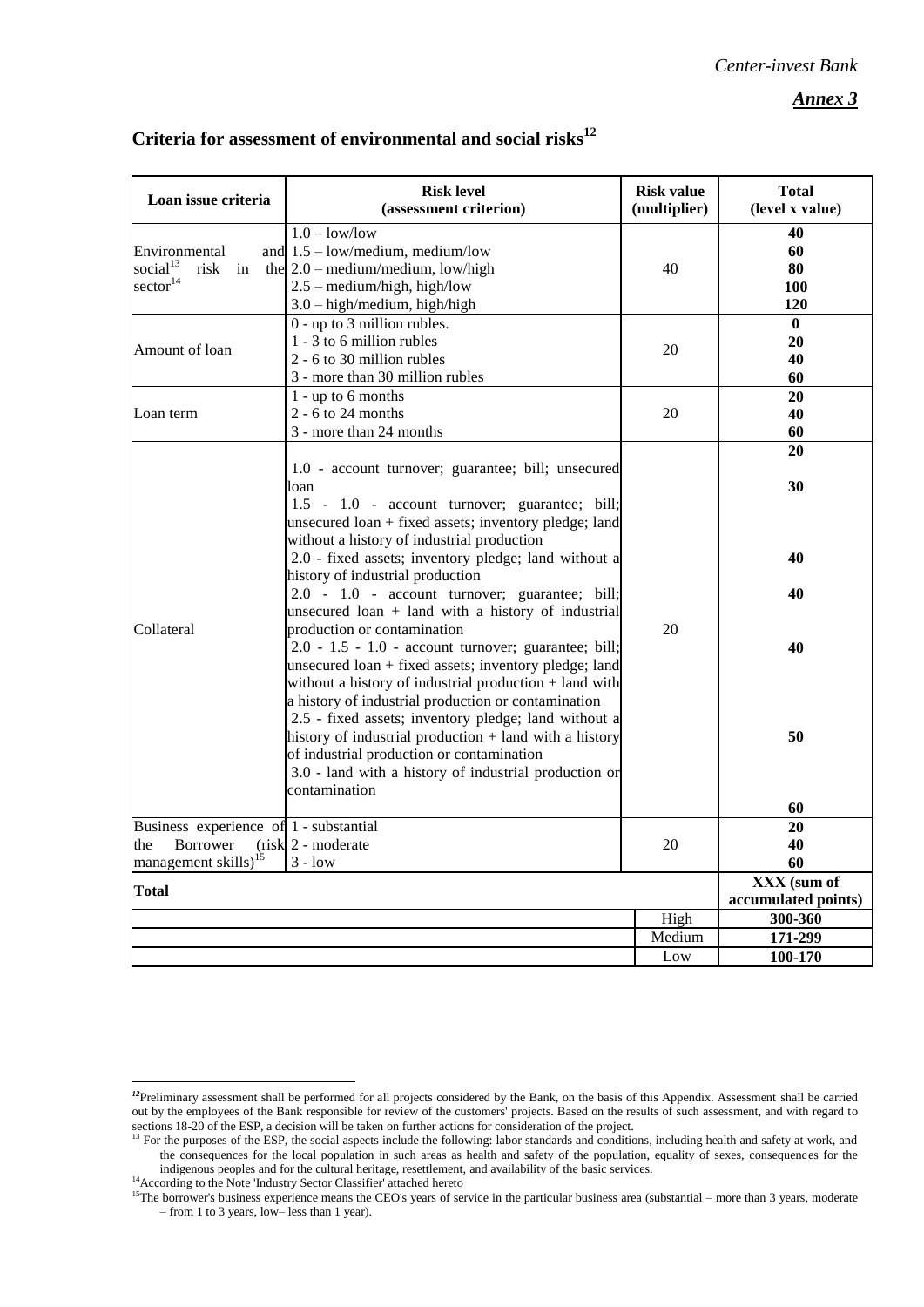*Annex 4*

## **Form of the report on performance of a complex environmental and social examination and monitoring (CESE)<sup>16</sup>**

The Borrower :

Nature of operations and business of the Borrower:

Reviewed environmental information and identified problems:

Reviewed social information and identified problems:

<u>.</u>

Compliance with regulatory requirements in the area of environment protection, labor and migration laws, and social requirements and commitments:

Detailed information on major injuries and accidents over the last two years:

If the land is used as security, indicate whether it has been significantly contaminated. If yes, indicate whether the Bank, as the security holder, has any land rehabilitation commitments, and the amount of such commitments.

Minimization and monitoring of risks: specify further actions required / planned by the Borrower, especially the actions aimed at elimination of the problems connected with noncompliance with health, safety, and environment protection requirements, and the corresponding commitments.

<sup>&</sup>lt;sup>16</sup>This Form must be filled in by the Bank's employees charged with review of the customers' projects, and shall be handed over to the Bank's employees responsible for the final assessment in accordance with section 32 of the ESP.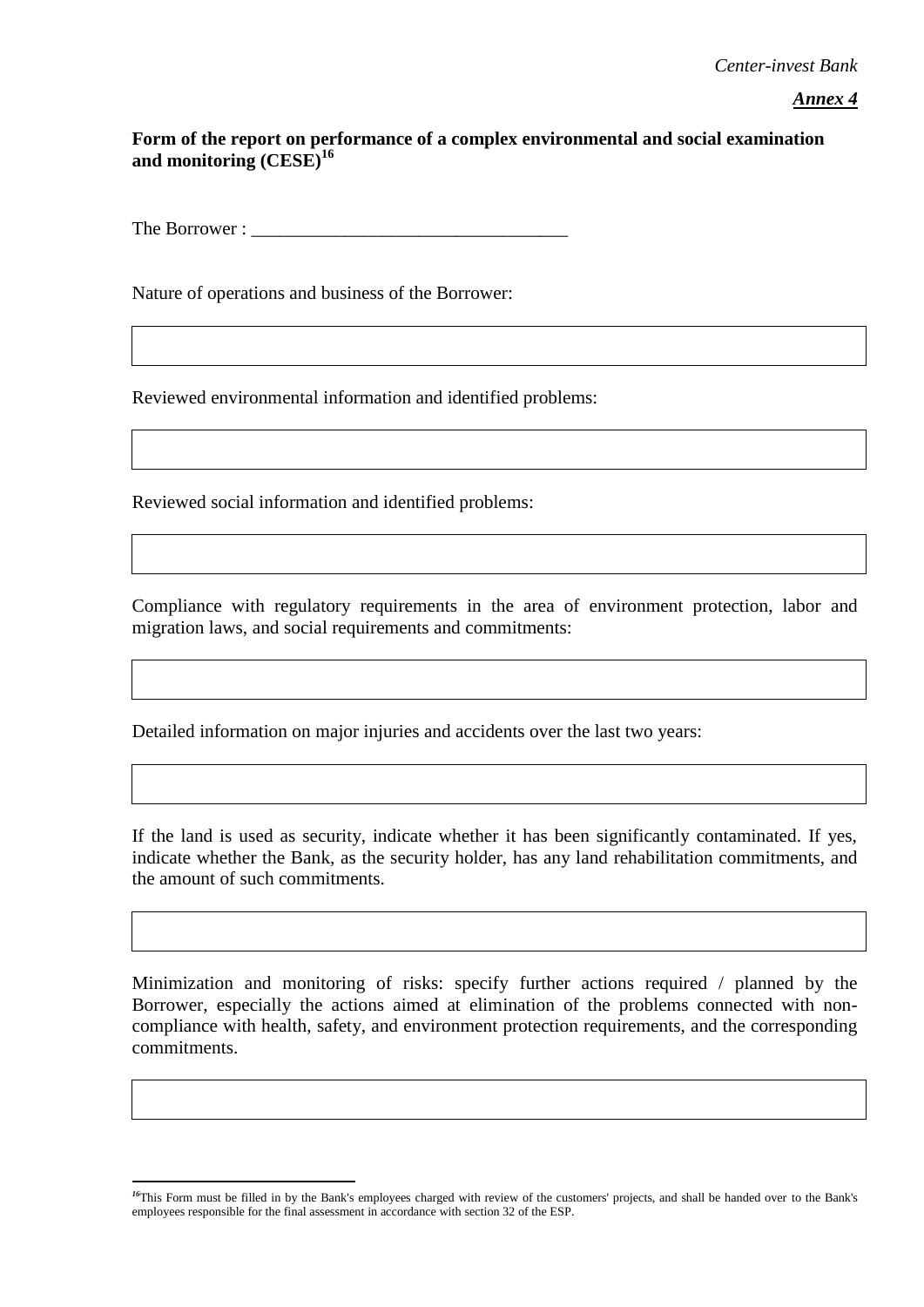Minimization and monitoring of risks: specify the measures to be implemented by the Bank, such as environment protection conditions, loan issue provisos, or monitoring requirements (i.e., submission by the Borrower of regular reports).

Opportunities in the areas of environment protection and social standards (e.g., reduction of wastes, more efficient use of energy, use of cleaner technologies):

By \_\_\_\_\_\_\_\_\_\_\_\_\_\_\_\_\_\_ Date \_\_\_\_\_\_\_\_\_\_\_\_\_\_\_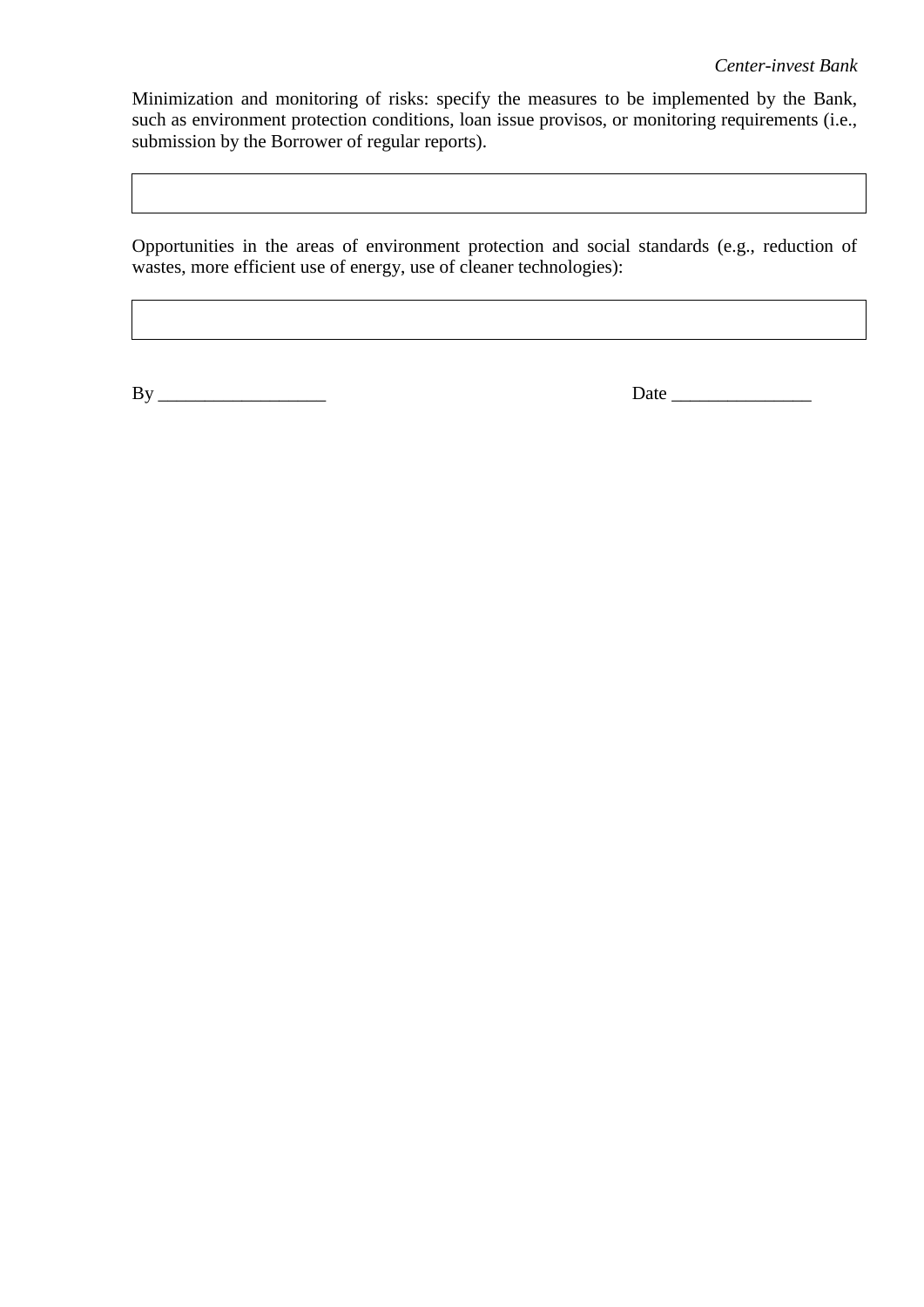#### *Annex 5*

| N <sub>2</sub> | <b>Borrower</b> | Project<br>amount RUR | Loan amount<br><b>RUR</b> | <b>Issue date</b> | Tenor<br>(month) | Loan type   | # of floors | # of apartments | Year of<br>construction | <b>Construction</b><br>material |
|----------------|-----------------|-----------------------|---------------------------|-------------------|------------------|-------------|-------------|-----------------|-------------------------|---------------------------------|
|                | Borrower-1      | 2 000 000,00          | 150 000,00                | 22.11.2010        | 36               | credit line | 9           | 108             | 1985                    | brick                           |
| 2              | Borrower-2      | 2 000 000,00          | 2 000 000,00              | 22.11.2010        | 36               | credit line | 5           | 79              | 1928                    | brick                           |
| 3              | Borrower-3      | 2 000 000,00          | 1 500 000,00              | 22.11.2010        | 36               | credit line | 9           | 144             | 1978                    | brick                           |
| $\overline{4}$ | Borrower-4      | 2 000 000,00          | 900 000,00                | 22.11.2010        | 36               | credit line | 2           | 13              | 1966                    | brick                           |
| 5              | Borrower-5      | 2 000 000,00          | 400 000,00                | 22.11.2010        | 36               | credit line | 3           | 18              | 1955                    | brick                           |
| 6              | Borrower-6      | 2 000 000,00          | 560 000,00                | 22.11.2010        | 36               | credit line | 5           | 81              | 1963                    | brick                           |
|                | Borrower-7      | 2 000 000,00          | 530 000,00                | 22.11.2010        | 36               | credit line | 3           | 13              | 1961                    | brick                           |
| 8              | Borrower-8      | 2 000 000,00          | 500 000,00                | 22.11.2010        | 36               | credit line | 5           | 40              | 1962                    | brick                           |
| 9              | Borrower-9      | 2 000 000,00          | 400 000,00                | 22.11.2010        | 36               | credit line | 9           | 108             | 1981                    | brick                           |
| 10             | Borrower-10     | 2 000 000,00          | 060 000,00                | 22.11.2010        | 36               | credit line | 9           | 104             | 1988                    | brick                           |
| 11             | Borrower-11     | 300 000,00            | 300 000,00                | 24.12.2010        | 60               | term loan   | 3           | 18              | 1985                    | panel                           |

# **Energy-efficiency loans (housing and communal sector)**

# **Energy-efficiency loans (other sectors)**

| N <sub>2</sub>  | <b>Borrower</b> | <b>Project</b><br>amount ths, RUR | Amount of<br>financing ths. RUR | Payback<br>period | <b>Energy saving</b><br>(per unit) | <b>Industry</b> | <b>Issue</b><br>date | Loan type   | <b>Reducing of</b><br>$CO2$ (t per year) |
|-----------------|-----------------|-----------------------------------|---------------------------------|-------------------|------------------------------------|-----------------|----------------------|-------------|------------------------------------------|
|                 | Borrower-1      | 3 008,938                         | 3 000,000                       | 4,8               | 85% (el)                           | agriculture     | 03.02.10             | term loan   | 11,2                                     |
| 2               | Borrower-2      | 80 000,000                        | 80 000,000                      | 2,3               | 78% (el)                           | production      | 05.03.10             | term loan   | 5 5 7 4 1                                |
| 3               | Borrower-3      | 570,000                           | 450,000                         | 2,8               | 34% (dt)                           | agriculture     | 18.02.10             | term loan   | 7,9                                      |
| 4               | Borrower-4      | 5 400,000                         | 4 102.510                       | 4,8               | 60% (el)                           | production      | 19.02.10             | leasing     | 21,6                                     |
| $5\overline{5}$ | Borrower-5      | 5 941,000                         | 5 000,000                       | 5,9               | 42% (dt)                           | agriculture     | 18.02.10             | term loan   | 26,5                                     |
| 6               | Borrower-6      | 2 200,000                         | 1 000,000                       | 3,5               | 90% (el)                           | production      | 12.02.10             | term loan   | 55,9                                     |
|                 | Borrower-7      | 14 172,192                        | 11 337,754                      | 6,8               | 56% (dt)                           | agriculture     | 15.02.10             | leasing     | 91,3                                     |
| 8               | Borrower-8      | 3 017,070                         | 2 715,000                       | 5,8               | 36% (dt)                           | agriculture     | 15.02.10             | credit line | 39,1                                     |
| 9               | Borrower-9      | 21 450,000                        | 14 785,000                      | 6,0               | 68% (el)                           | production      | 18.03.10             | credit line | 223,6                                    |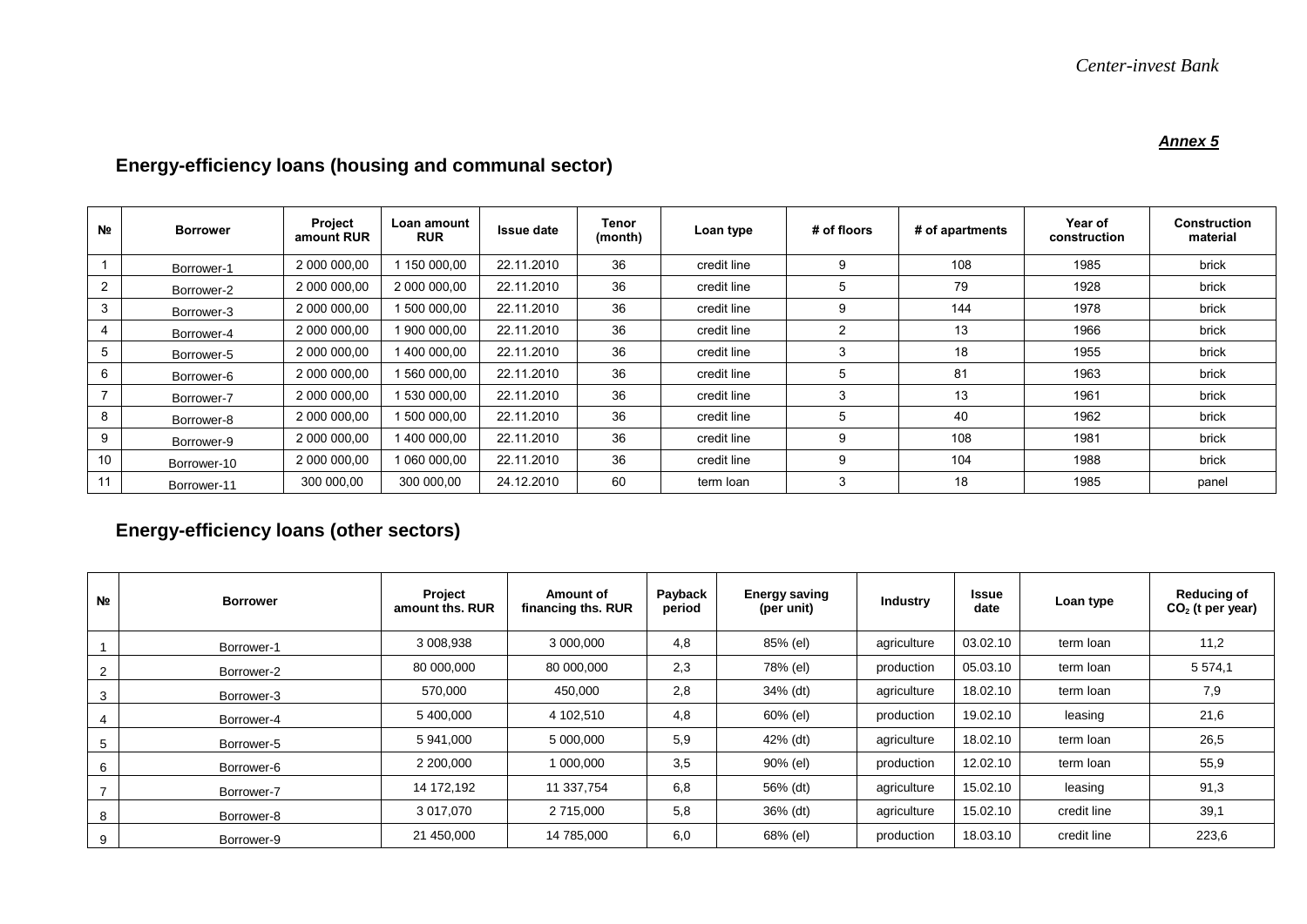| 10 | Borrower-10 | 6 136,000   | 4 800,000  | 5,4 | 43% (dt)              | agriculture | 11.01.10 | term loan   | 31,7  |
|----|-------------|-------------|------------|-----|-----------------------|-------------|----------|-------------|-------|
| 11 | Borrower-11 | 740,000     | 592,000    | 1,2 | 75% (dt)              | agriculture | 02.03.10 | term loan   | 92,6  |
| 12 | Borrower-12 | 4 000,000   | 4 000,000  | 5,6 | 50% (gaz)             | service     | 05.04.10 | credit line | 487,2 |
| 13 | Borrower-13 | 4 327,260   | 3 461,808  | 0,8 | 44% (el)              | service     | 04.03.10 | leasing     | 9,6   |
| 14 | Borrower-14 | 2 813,700   | 2 250,968  | 4,7 | 77% (el)              | production  | 06.04.10 | leasing     | 46,4  |
| 15 | Borrower-15 | 1 950,000   | 1755,000   | 5,6 | 13% (el)              | production  | 17.03.10 | leasing     | 14,6  |
| 16 | Borrower-16 | 29 490,000  | 20 000,000 | 4,5 | 40% (el), 100% (heat) | production  | 09.03.10 | credit line | 346,7 |
| 17 | Borrower-17 | 7 231,204   | 1461,115   | 6,2 | 55% (el)              | production  | 19.03.10 | term loan   | 26,0  |
| 18 | Borrower-18 | 6 650,000   | 5 000,000  | 2,3 | 64% (el)              | production  | 22.03.10 | credit line | 267,4 |
| 19 | Borrower-19 | 60 250,000  | 60 250,000 | 3,2 | 63% (el), 58% (gaz)   | production  | 19.02.10 | credit line | 230,2 |
| 20 | Borrower-20 | 23 161,000  | 23 160,000 | 6,2 | 36% (dt)              | production  | 22.03.10 | credit line | 239,0 |
| 21 | Borrower-21 | 4 050,000   | 4 050,000  | 1,2 | 27% (dt)              | production  | 26.03.10 | term loan   | 5,0   |
| 22 | Borrower-22 | 3 815,000   | 3 433,500  | 0,7 | 71% (el)              | agriculture | 09.04.10 | leasing     | 60,9  |
| 23 | Borrower-23 | 708,000     | 600,000    | 1,2 | 79% (dt)              | agriculture | 08.04.10 | term loan   | 114,0 |
| 24 | Borrower-24 | 10 798,974  | 9 800,000  | 5,4 | 41% (dt)              | agriculture | 17.02.10 | credit line | 73,5  |
| 25 | Borrower-25 | 7 984,297   | 6 480,000  | 1,2 | 81% (dt)              | agriculture | 31.03.10 | credit line | 163,9 |
| 26 | Borrower-26 | 4 790,735   | 3 800,000  | 5,6 | 49% (dt)              | agriculture | 07.05.10 | term loan   | 31,9  |
| 27 | Borrower-27 | 4 600,000   | 4 600,000  | 1,2 | 81% (dt)              | agriculture | 09.12.09 | credit line | 163,9 |
| 28 | Borrower-28 | 7 235,225   | 4 197,898  | 4,5 | 28% (el), 28% (gaz)   | production  | 19.05.10 | leasing     | 125,2 |
| 29 | Borrower-29 | 197,000     | 160,000    | 1,5 | 56% (el)              | trade       | 14.05.10 | term loan   | 0,8   |
| 30 | Borrower-30 | 53 800,000  | 53 800,000 | 5,5 | 87% (el, gaz)         | agriculture | 05.05.10 | credit line | 243,2 |
| 31 | Borrower-31 | 729,830     | 620,000    | 1,0 | 76% (dt)              | agriculture | 31.05.10 | term loan   | 99,5  |
| 32 | Borrower-32 | 10 287,000  | 8 000,000  | 6,6 | 68% (dt)              | agriculture | 24.05.10 | term loan   | 95,0  |
| 33 | Borrower-33 | 1 320,000   | 1 188,000  | 1,7 | 42% (el)              | production  | 26.05.10 | credit line | 86,0  |
| 34 | Borrower-34 | 2 200,000   | 2 000,000  | 4,2 | 56% (el)              | production  | 06.07.10 | term loan   | 3,5   |
| 35 | Borrower-35 | 12 040,000  | 10 000,000 | 5,6 | 53% (gaz)             | service     | 25.06.10 | credit line | 824,7 |
| 36 | Borrower-36 | 17 750,000  | 10 000,000 | 4,7 | 64% (el)              | production  | 08.11.10 | credit line | 37,8  |
| 37 | Borrower-37 | 4 400,000   | 4 400,000  | 4,5 | 40% (el), 100% (heat) | production  | 29.06.10 | credit line | 0,0   |
| 38 | Borrower-38 | 3 008,938   | 3 008,938  | 2,5 | 60% (el)              | production  | 16.07.10 | term loan   | 98,6  |
| 39 | Borrower-39 | 174 000,000 | 50 000,000 | 3,8 | 21% (el, gaz, dt)     | production  | 01.07.10 | credit line | 855,6 |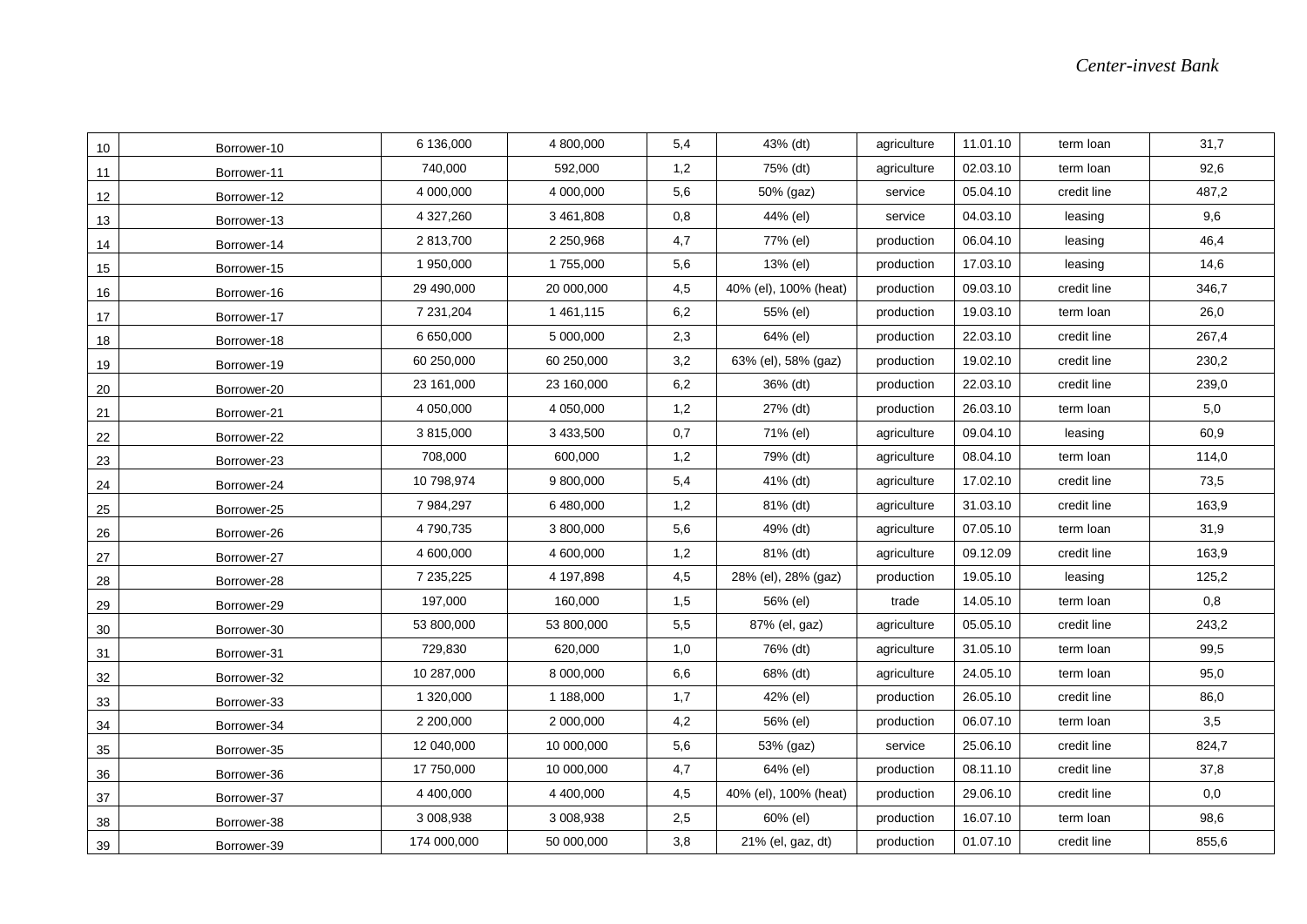| 40 | Borrower-40 | 11 216,217 | 11 216,217 | 4,5 | 62% (dt)          | production  | 16.07.10 | credit line | 133,5       |
|----|-------------|------------|------------|-----|-------------------|-------------|----------|-------------|-------------|
| 41 | Borrower-41 | 55 000,000 | 55 000,000 | 5,3 | 87% (el, gaz)     | agriculture | 19.07.10 | credit line | 243,2       |
| 42 | Borrower-42 | 15 840,000 | 14 840,000 | 5,2 | 53% (dt)          | agriculture | 04.08.10 | credit line | 52,2        |
| 43 | Borrower-43 | 19 695,000 | 19 695,000 | 0,8 | 90% (el)          | agriculture | 03.08.10 | term loan   | 772,4       |
| 44 | Borrower-44 | 17 608,000 | 14 086,800 | 6,0 | 63% (el)          | production  | 04.08.10 | leasing     | 34,7        |
| 45 | Borrower-45 | 71 700,000 | 71 700,000 | 4,2 | 39% (el, gaz, dt) | agriculture | 19.07.10 | credit line | 2 647,1     |
| 46 | Borrower-46 | 50 000,000 | 44 000,000 | 6,1 | 76% (el)          | agriculture | 14.07.10 | credit line | 110,4       |
| 47 | Borrower-47 | 4 013,430  | 4 000,000  | 6,4 | 47% (dt)          | agriculture | 09.08.10 | term loan   | 27,9        |
| 48 | Borrower-48 | 570,000    | 484,500    | 1,0 | 75% (dt)          | agriculture | 20.08.10 | term loan   | 92,6        |
| 49 | Borrower-49 | 2 089,000  | 1775,650   | 1,7 | 67% (dt)          | agriculture | 20.08.10 | term loan   | 187,7       |
| 50 | Borrower-50 | 729,830    | 350,000    | 3,1 | 63% (dt)          | agriculture | 24.08.10 | term loan   | 15,6        |
| 51 | Borrower-51 | 3 968,632  | 2 800,000  | 4,5 | 82% (el)          | production  | 02.09.10 | term loan   | 7,8         |
| 52 | Borrower-52 | 6 000,000  | 5 900,000  | 2,9 | 52% (dt)          | agriculture | 17.08.10 | term loan   | 156,0       |
| 53 | Borrower-53 | 515,200    | 515,200    | 0,8 | 48% (dt)          | agriculture | 17.08.10 | term loan   | 50,5        |
| 54 | Borrower-54 | 1 800,000  | 1800,000   | 1,3 | 73% (dt)          | agriculture | 17.08.10 | term loan   | 134,6       |
| 55 | Borrower-55 | 590,000    | 500,000    | 2,1 | 66% (dt)          | agriculture | 30.09.10 | term loan   | 18,4        |
| 56 | Borrower-56 | 729,830    | 580,000    | 2,4 | 64% (dt)          | agriculture | 30.08.10 | term loan   | 33,4        |
| 57 | Borrower-57 | 3 500,000  | 2 500,000  | 4,7 | 44% (el)          | production  | 29.09.10 | term loan   | 87,6        |
| 58 | Borrower-58 | 4 971,136  | 4 225,466  | 3,5 | 50% (dt)          | agriculture | 10.09.10 | leasing     | 40,7        |
| 59 | Borrower-59 | 17 000,000 | 15 000,000 | 2,3 | 25% (el, gaz)     | production  | 16.09.10 | credit line | 92,4        |
| 60 | Borrower-60 | 11 100,000 | 10 000,000 | 0,9 | 79% (el)          | trade       | 22.09.10 | credit line | 2 3 7 9, 8  |
| 61 | Borrower-61 | 3 267,000  | 2 613,600  | 2,6 | 35% (dt)          | agriculture | 23.09.10 | term loan   | 125,3       |
| 62 | Borrower-62 | 28 619,712 | 21 000,000 | 2,9 | 74% (el)          | production  | 26.10.10 | credit line | 1 0 8 4 , 0 |
| 63 | Borrower-63 | 2 900,000  | 2 000,000  | 4,0 | 49% (el)          | production  | 13.10.10 | credit line | 11,9        |
| 64 | Borrower-64 | 6 000,000  | 6 000,000  | 4,3 | 47% (el)          | production  | 26.10.10 | credit line | 52,5        |
| 65 | Borrower-65 | 5 437,500  | 5 300,000  | 2,7 | 56% (el)          | production  | 29.10.10 | term loan   | 195,6       |
| 66 | Borrower-66 | 2 020,000  | 2 000,000  | 1,4 | 79% (el)          | production  | 29.10.10 | term loan   | 20,1        |
| 67 | Borrower-67 | 4 321,660  | 2 948,162  | 5,2 | 26% (el)          | production  | 08.09.10 | leasing     | 37,7        |
| 68 | Borrower-68 | 4 290,000  | 3 217,500  | 4,0 | 62% (el)          | production  | 27.10.10 | leasing     | 164,4       |
| 69 | Borrower-69 | 1760,000   | 1 232,000  | 3,9 | 60% (dt)          | agriculture | 29.10.10 | term loan   | 36,2        |